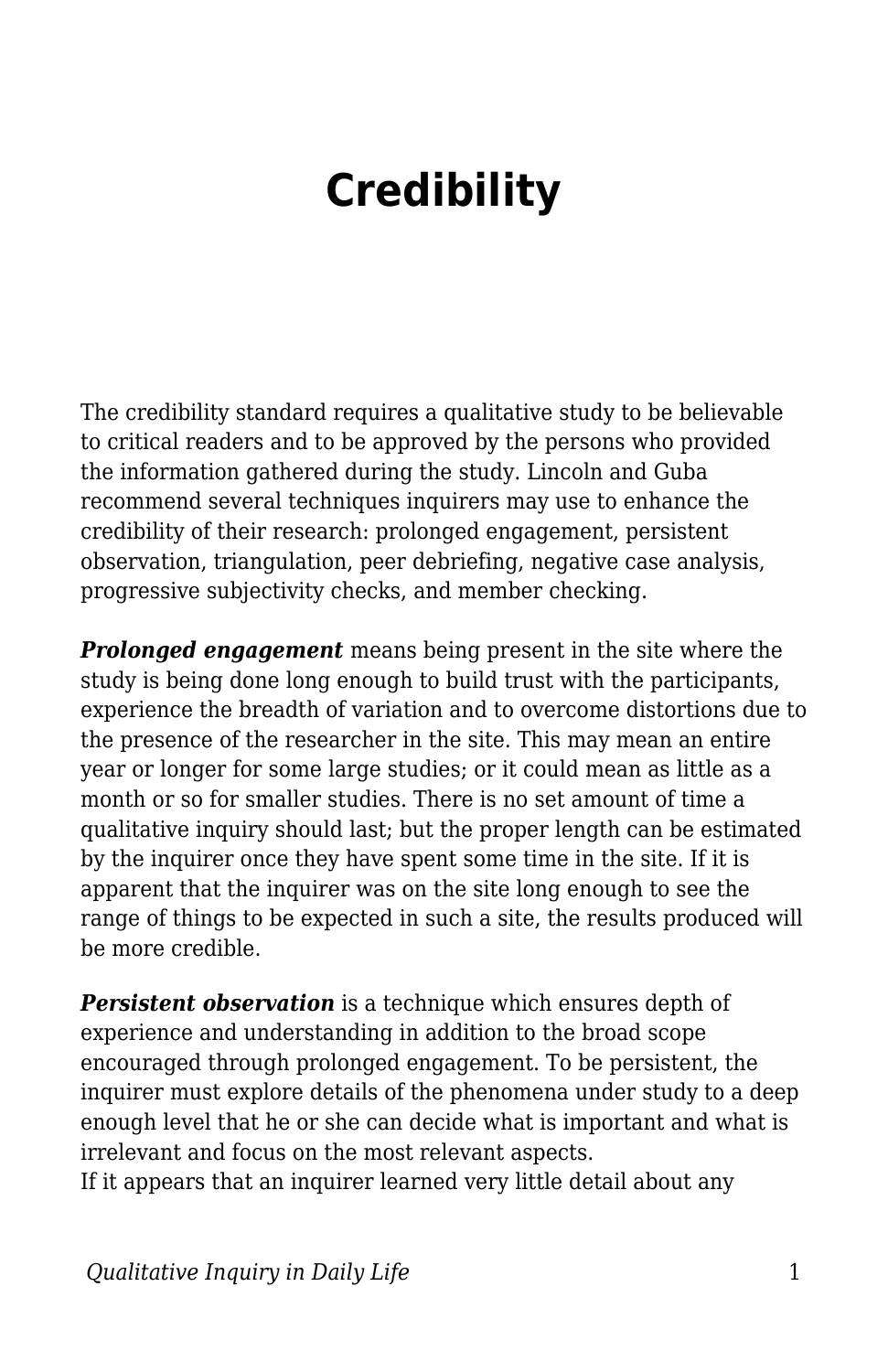particular aspects of the phenomenon under study (they just spent a lot of time in one place without ever developing a focus and persistently learning more about it), the results will be less credible to a reader of the final report.

*Triangulation* means the verification of findings through 1) referring to multiple sources of information (including literature), 2) using multiple methods of data collection, and often 3) acquiring observations from multiple inquirers. In other words, if a conclusion is based on one person's report, given during one interview to only one interviewer, it is less credible than if several people confirmed the finding at different points in time, during interviews and through unstructured observations, in response to queries from several independent researchers, and in the review of literature. Although all three forms of triangulation are not required for every conclusion, the more the better.

**Peer debriefing** involves meetings by the inquirer with a disinterested peer (someone who is willing to ask probing questions but who is not a participant in the setting where the study is being conducted) in which the peer can question the methods, emerging conclusions, biases and so on of the inquirer. This technique is meant to keep the researcher honest by having someone else independently point out the implications of what he or she is doing. If a researcher can provide evidence of having done this and show the reader how the report was modified through the influence of the peer, the conclusions will be more believable.

*Negative case analysis* is an analytical procedure that is meant to refine conclusions until they "account for all known cases without exception." The process involves developing hypotheses based on extensive fieldwork and then searching for cases or instances within the site under study, which contradict the conclusions represented by the hypotheses. If no contradictory cases are found after extensive searching, the hypotheses are considered more credible because no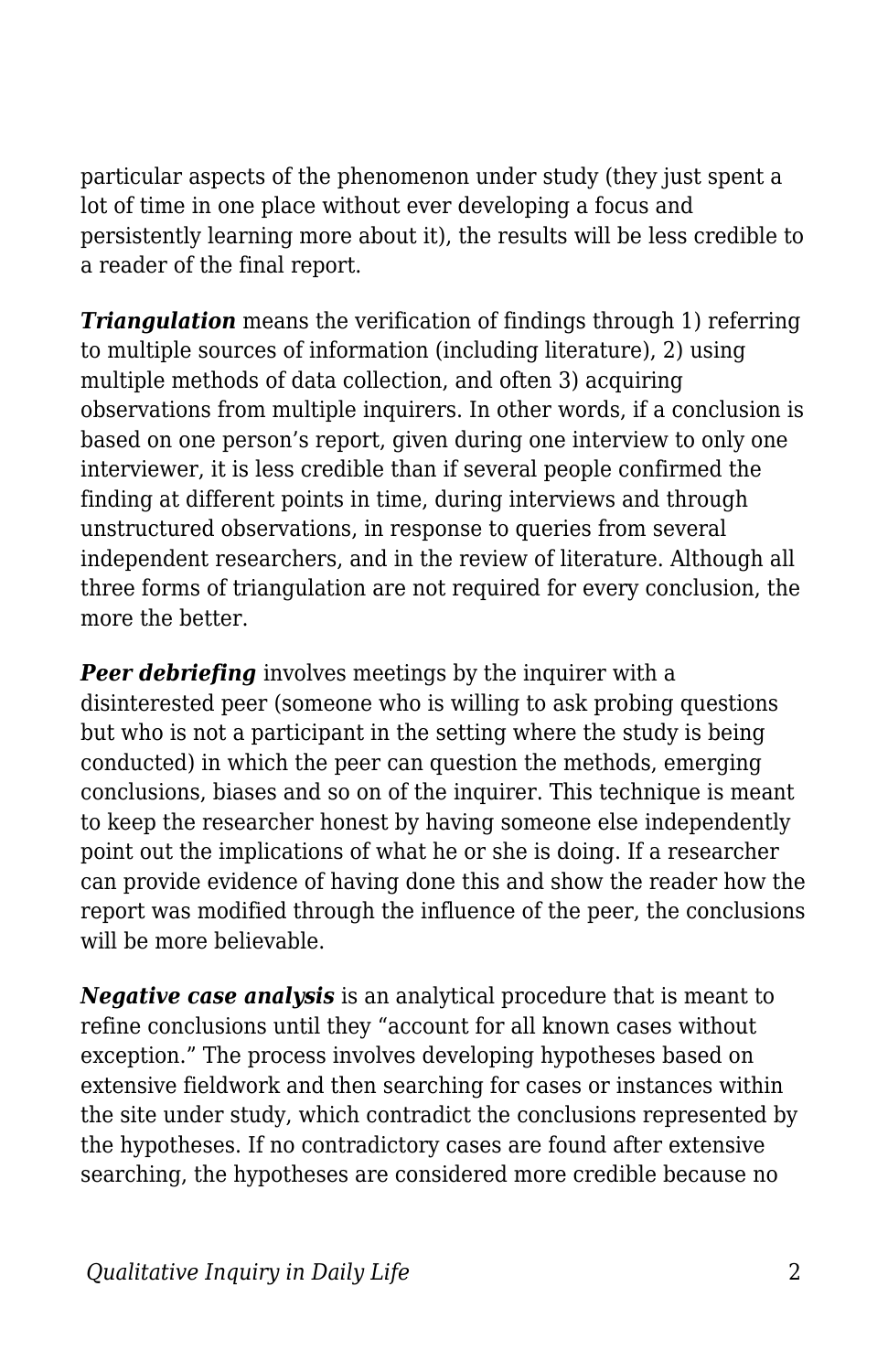evidence has been found to negate them. If such evidence *is* found, the hypotheses are modified to account for the new data associated with the negative cases. This process continues until the hypotheses have been modified to account for all negative cases and no new negative cases can be found. If an inquirer completes such an extensive process, the resulting qualitative inquiry report is considered very credible indeed. It is rare to find extensive use of negative case analysis in single studies; but it is expected in series of inquiries on the same subject by the same inquirers.

*Progressive subjectivity checks* involve archiving the inquirer's changing expectations for the study (*a priori* and emerging constructions or interpretations of what is being learned or what is going on). "If the inquirer 'finds' only what he or she expected to find, initially, or seems to become 'stuck' or 'frozen' on some intermediate construction [interpretation], credibility suffers." (Guba and Lincoln, 1989, p 238) The inquirer is responsible for revealing his or her biases and preferences in reports, field notes, and the audit trail.

*The emic or folk perspectives of the participants*should be highlighted in the study. It should be clear to the readers that the inquirer discovered something of the viewpoints held by the people he or she studied. If *only* the inquirer's perspective (often referred to as *etic perspective*) is present, the study lacks one of the most critical characteristics of a qualitative study, although the inquirer's perspective is also necessary. Likewise issues should emerge during the study and discoveries should be made. If the inquirer's original hypotheses are simply confirmed, qualitative inquiry probably is not the appropriate approach to use.

*Member checking* is one of the most important techniques for establishing the credibility of a qualitative inquiry. In this process, the data record, interpretations, and reports of the inquirer are reviewed by the members or participants who provided the data– the natives. If they agree that their perspectives have been adequately represented